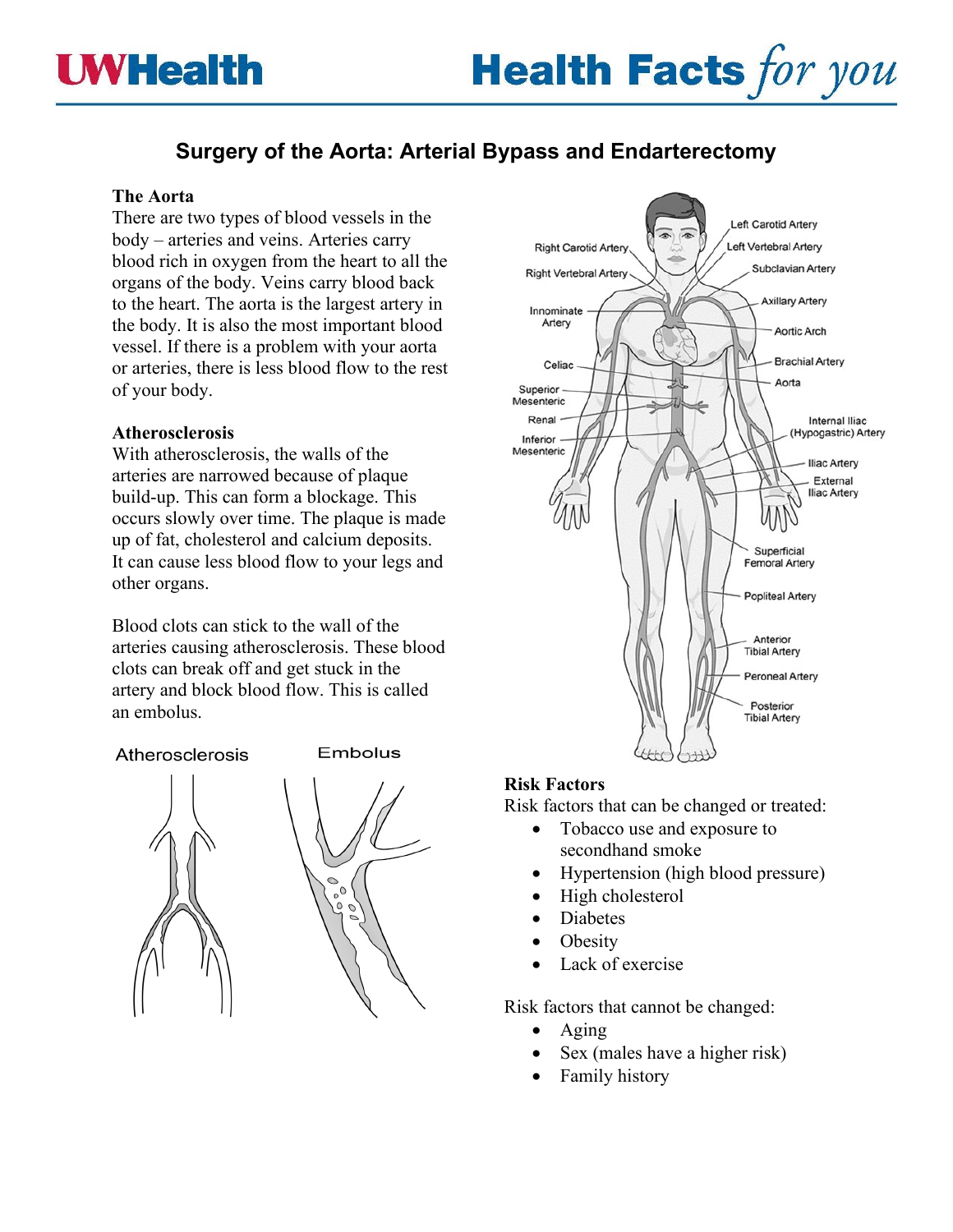# **Symptoms of Peripheral Arterial Disease**

- Leg pain that is relieved with rest
- Pain at rest, if blockage is severe
- Discolored skin
- Legs are cool to touch
- Loss of hair on toes, feet and legs
- Thick toenails
- Numbness and tingling
- Ulcers
- Male impotence

## **Diagnostic Tests**

You may have tests to find out more about your disease. They may include:

- Computerized tomography (CT)
- Ultrasound
- Angiogram
- Magnetic resonance angiogram (MRA).
- Ankle brachial pressure index (ABI)

## **Treatment**

Treatment to fix a blockage depends on the extent of your disease and your health. Mild disease may improve with:

- Exercise
- Control of risk factors
- Balloon angioplasty or stenting

Surgery can help bypass or remove the blockage. This will increase the blood flow to your legs. The surgery to bypass the blockage in the lower aorta is called an aortobifemoral bypass. If the blockage is removed, it is called an endarterectomy.

## **Surgery**

Surgery to fix a blockage in the aorta or other artery is done under general anesthesia. This means you will be asleep during surgery. Your incision will be on your chest or abdomen. You may also have incisions in your groin.

Surgical techniques include:

- **Endarterectomy**: removal of the plaque. The plaque is cut from the blood vessel wall.
- **Embolectomy**: removal of a blood clot.
- **Bypass graft:** going around a blockage or aneurysm. A vein from your leg or arm may be used to bypass the blockage. A fabric graft will be used if one of your own veins can't be used. It is sewn to make the walls of the aorta stable.

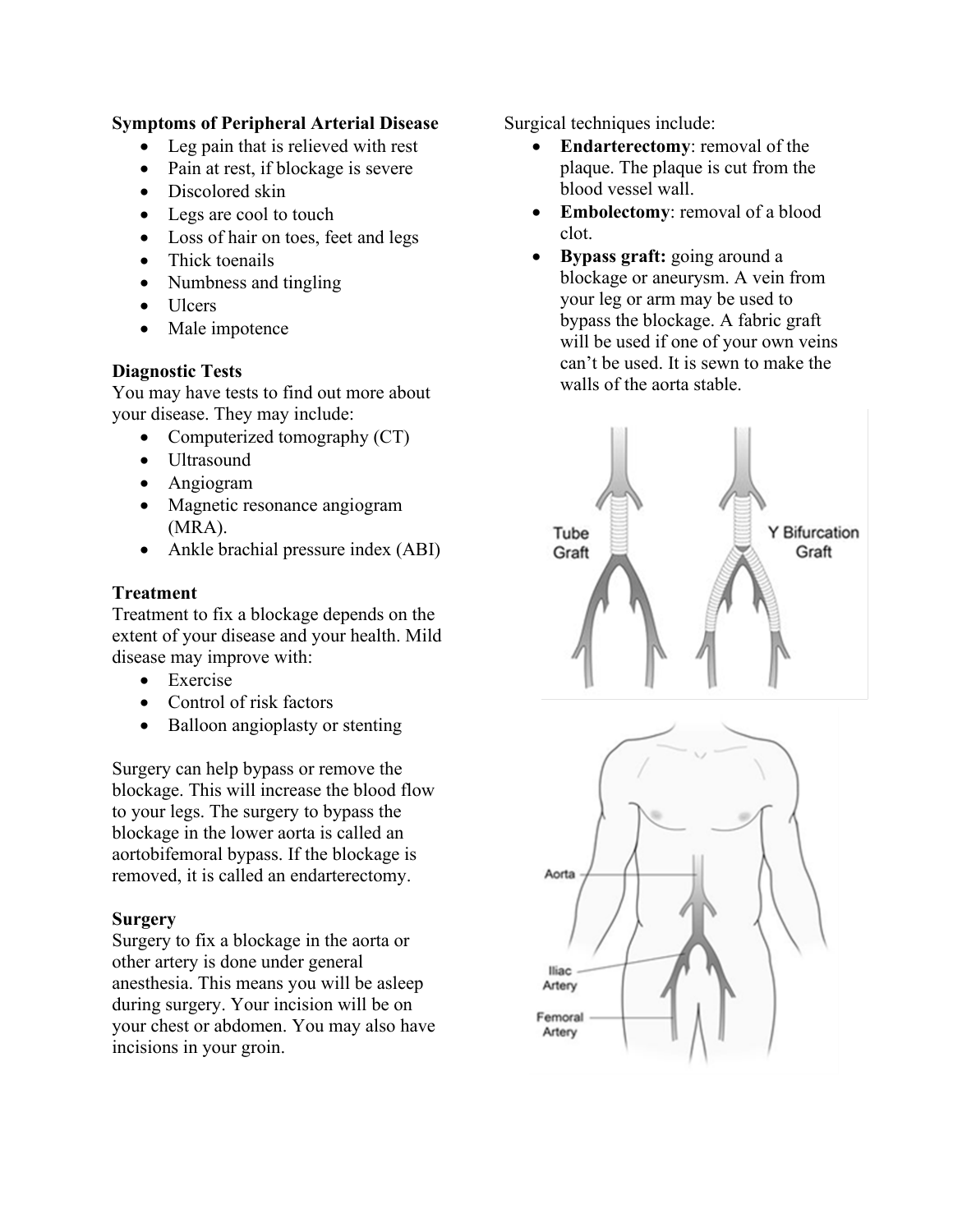## **What to Expect After Surgery**

After surgery you may be moved to an intensive care unit (ICU) or to an intermediate care unit (IMC). We will closely watch your heart rate, blood pressure, and blood oxygen level. When you wake up you will have some tubes and lines attached to you.

- **Breathing tube:** You may have a breathing tube to help you breathe. We will take it out when you can breathe on your own.
- **IV**: You will have an IV in your arm or neck. The nurses will use the IV to give you medicine and fluids.
- **Arterial line:** You may have an arterial line in the artery in your wrist. The arterial line is used to measure your blood pressure and draw blood.
- **Urinary catheter**: You may have a urinary catheter in your bladder to drain urine.
- You may have other drains in your stomach, incision, or spine.

You will be given medicine to help manage your pain. You will not be able to eat or drink right away. You will slowly be able to eat more each day. You will work with nurses and physical therapists to get back your strength.

Most patients who have this surgery can go home within 4-6 days.

# **Wound Care**

Your incision is closed with stitches or staples. You will receive instructions before you are discharged home. Most incisions can be left open to air except for incisions in the groin. These should be covered with a dry gauze dressing or Mepilex dressing. Be sure your incision is dry before you apply the gauze or Mepilex dressing.

## **Key points:**

- You may get your incision wet in the shower. Do not swim or take tub baths.
- Clean the incision gently with mild soap and water.
	- o Remove any dried drainage.
	- o Do not scrub the incision.
	- o Rinse it and pat dry.
- Do not use any lotions, alcohol or powders.

## **Activity**

When you go home you should be able to do most of your basic daily routines. You will need to give yourself time for rest. You will tire easily. You may feel weaker. This is normal. Your strength and energy level will increase as your body heals.

Walking is good for you. Start slowly and increase your distance a little bit each day. This will help you become stronger. Walking also helps prevent constipation and blood clots.

You will have some restrictions. For the first few weeks after surgery:

- Do not lift more than 10 pounds during the first 6 weeks at home. This includes groceries, pets and children. One gallon of milk weighs about 8 pounds.
- Do not drive until your doctor says it is okay. **Do not** drive while taking narcotic pain medicine.
- Do not play contact sports or any exercise other than walking until your doctor approves.
- Ask your doctor at your first clinic visit when you may return to work and resume sex.
- If you had an aortobifemoral bypass, you should not sit for longer than 1 hour at a time. Be sure to elevate your legs when sitting.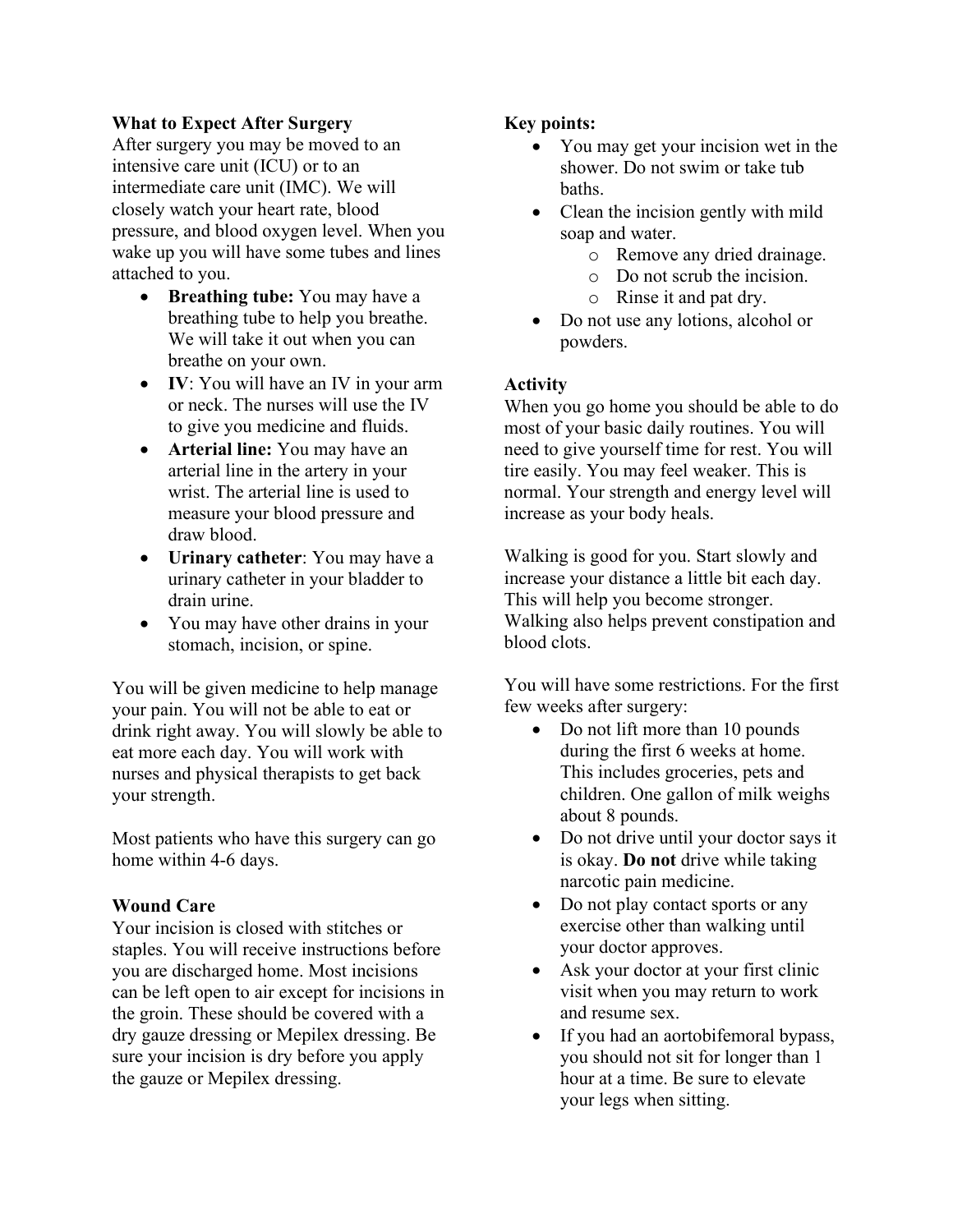## **Pain**

It is normal to have some pain at your incision. You may also have pain in your abdomen, chest, back or groin. The pain will decrease as the incision heals. You should take the pain medicine prescribed by your doctor. As time passes, you should need less pain medicine. You may then wish to use an over-the-counter pain medicine but talk to your doctor before starting this. It may interfere with other medicines you are taking. Do not drive while taking narcotic pain medicine.

Narcotic pain medicine can make you constipated. Use over-the-counter stool softeners as needed. Drink plenty of fluids and eat high fiber foods. Fruits and vegetables (prunes, raisins, apples, oranges, potatoes, spinach and carrots) and whole grain breads or rice have fiber. Staying active also helps prevent constipation.

## **Diet**

You may have loss of appetite and even lose weight. Try to eat a healthy diet to help your body heal. You may want to eat small amounts of food several times a day instead of eating three large meals.

You should also drink enough fluid to stay hydrated. Dehydration can make you feel more tired and weak. Drink at least 8 to 10 eight-ounce glasses of fluid each day. Water and milk are good options. Limit the amount of drinks with caffeine (soda, coffee) because they can dehydrate you.

Eat a heart healthy diet:

- Eat less saturated fat. Eat less fatty meats, fried foods, butter and whole milk dairy products. Eat more fish, chicken, turkey and veal and less beef, lamb and pork.
- Limit eating organ meats (liver, kidneys, etc) to once a month.
- Use polyunsaturated oils, such as canola, safflower, soybean, sunflower, sesame and cottonseed oils.
- Drink skim milk instead of whole milk.
- Eat sherbet or Italian ice instead of ice cream.
- Eat less trans fats. Eat less sweets such as donuts, cookies, and desserts.
- Eat less carbohydrates. Eat less sugars and sweetened drinks.
- Eat less salt. Do not add extra salt to your food.
- Eat less processed foods.
- Eat less cholesterol. Eat less egg yolks and shrimp.

## **Antibiotics**

If you have an artificial graft, you will need antibiotics before dental cleanings or dental procedures. You will only need antibiotics for the first year after your surgery. Tell your dentist or doctor about your artificial graft so you can get antibiotics. This may prevent a graft infection.

## **Leg Swelling**

As you become more active, your legs may swell. If this happens, raise your legs when you sit. Your doctor may want you to wear stockings or ace bandages when you go home. These help reduce swelling and return blood to the heart. Apply them before walking. If you wear ace bandages, they should be wrapped snugly from toe to knee. Your nurse will show you how to wrap them. Remove them when you go to bed.

You may need to wear stockings or ace wraps for the first 2 weeks, or until the swelling is gone. If you are still having swelling, keep wearing them for support. Ask your doctor when you can stop wearing them.